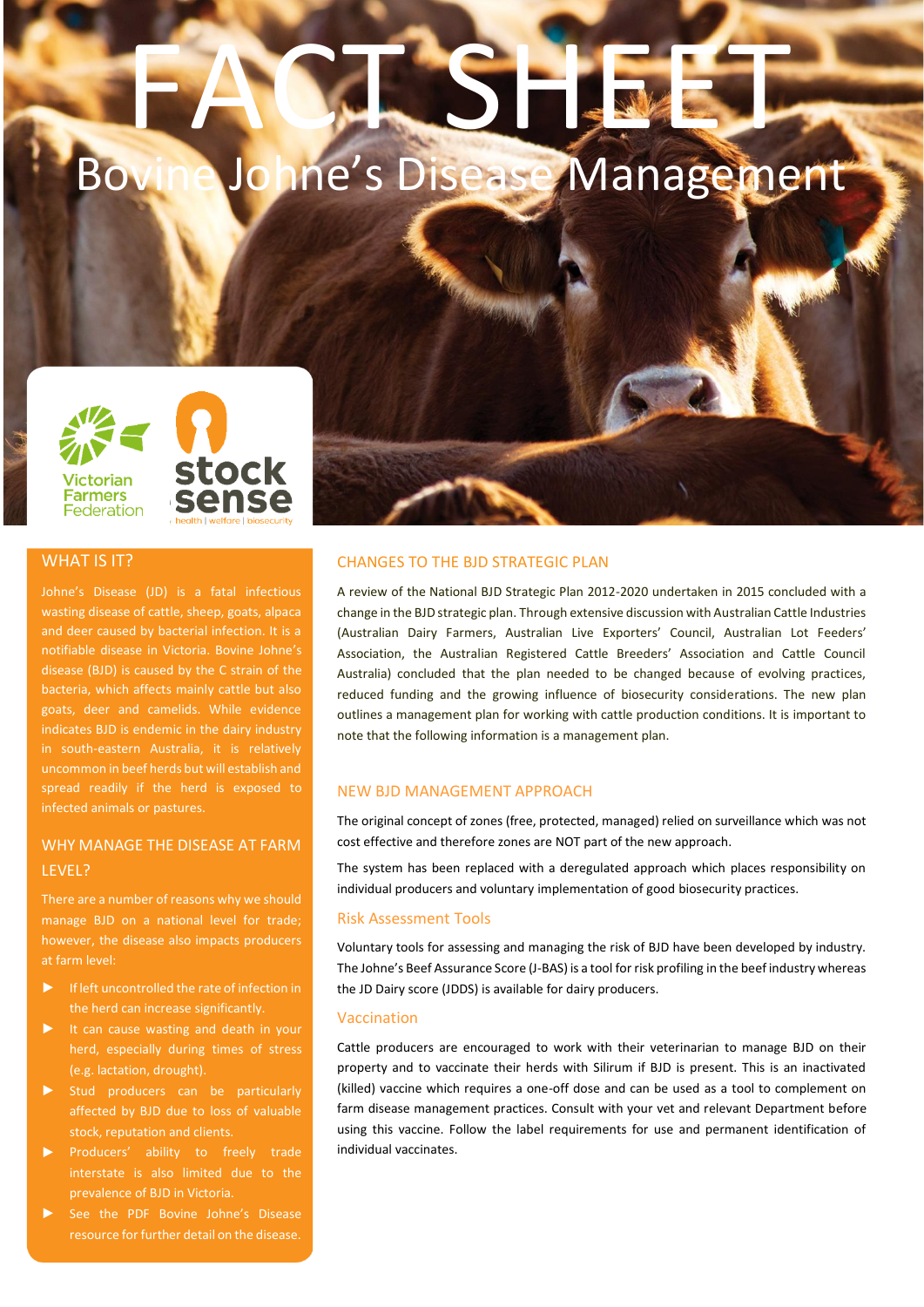#### New approach to JD in cattle... what does it mean for me?



#### **Image provided by Animal Health Australia**

#### MANAGEMENT AREA

There are no longer JD management areas in Australia apart from WA and NT who have indicated they wish to maintain border controls. Beef producers in Victoria should manage the risk of BJD entering their herds through prior risk assessment of any animals that are to be agisted or purchased. Always ask for a National Cattle Health Declaration when purchasing new animals.

# CATTLE MARKET ASSURANCE PROGRAM

Herd status including CattleMAP is no longer applicable. Beef and dairy producers can achieve market advantage by using either the J-BAS or JDDS tools. Existing CattleMAP herds will transition to a J-BAS or JDDS score of 8 – the highest assurance level. Maintaining this level also requires a biosecurity plan monitored by a veterinarian and regular testing.

#### BEEF INDUSTRY APPROACH

The national beef population has a very low level of JD. Reducing contact with dairy cattle on the same property greatly reduces the risk factor for infection of beef herds with JD. Only buy dairy cattle from herds enrolled in CattleMAP, that is with a JDDS score of 8 or above.

Tools available to the beef industry:

- ► Johne's Beef Assurance Score (J-BAS) a risk profiling tool
- ► JD biosecurity checklist
- The National Cattle Health Declaration

#### DAIRY INDUSTRY APPROACH

JD is more prevalent in the dairy industry. The Australian Dairy industry focuses on the JD Dairy Score (JDDS) as an industry qualitative risk assessment.

The sector also aims to promote good calf hygiene and biosecurity management to minimize risk of product contamination.

3 Step Calf rearing plan:

- ► Calves to be reared as replacement heifers or bulls must be removed from their mothers and the calving area within 12 hours of birth.
- The calf rearing area, including paddocks, must be separate from areas used by adult cattle and not take drainage from areas used by adult cattle.

The paddocks used by calves between weaning and 12 months of age must not have had any adult cattle (older than 2 years) run on them in the last 12 months.

# TAKE HOME MESSAGES:

- $\mathbf{b}$  . if you suspect BJD.
- $\blacktriangleright$ The beef sector and the dairy sector have different approaches to BJD management.
- Management of BJD is the responsibility of individual  $\blacktriangleright$  . producers and tools for developing farm biosecurity plans and risk management are available.
- $\blacktriangleright$ A vaccine is also available under authority for herds where BJD is present.

### FNF ASSISTANCE

The BJD Financial and Non-Financial assistance package ceased on 1<sup>st</sup> July 2016 and financial assistance is no longer available to beef producers whose herds are quarantined due to BJD. However, JD counsellors are available to beef producers throughout Australia for rural counselling and general advice pertaining to JD.

# TRADING INTERSTATE

There are no entry requirements specifically related to BJD for cattle entering Victoria from other states or territories. Cattle must be identified with a NLIS tag and be accompanied by a completed National Vendor Declaration (NVD).

Entry requirements should be obtained from the relevant authority in the destination state or territory. Cattle owners are strongly encouraged to seek assurances about the health of any livestock being introduced to their property by seeking a properly completed National Cattle Health Declaration from vendors.

# OBLIGATIONS IF BJD IS SUSPECTED OR DIAGNOSED

BJD remains a Notifiable Disease in Victoria. Although Agriculture Victoria must be notified of a suspicion or diagnosis of BJD, no further regulation will be applied. There will be no restriction on movement of livestock from the property.

If you suspect your cattle may be infected with BJD, contact your local Agriculture Victoria office or telephone Agriculture Victoria on 136 186.

For more information, please contact Stock Sense by email on **stocksense@vff.org.au**